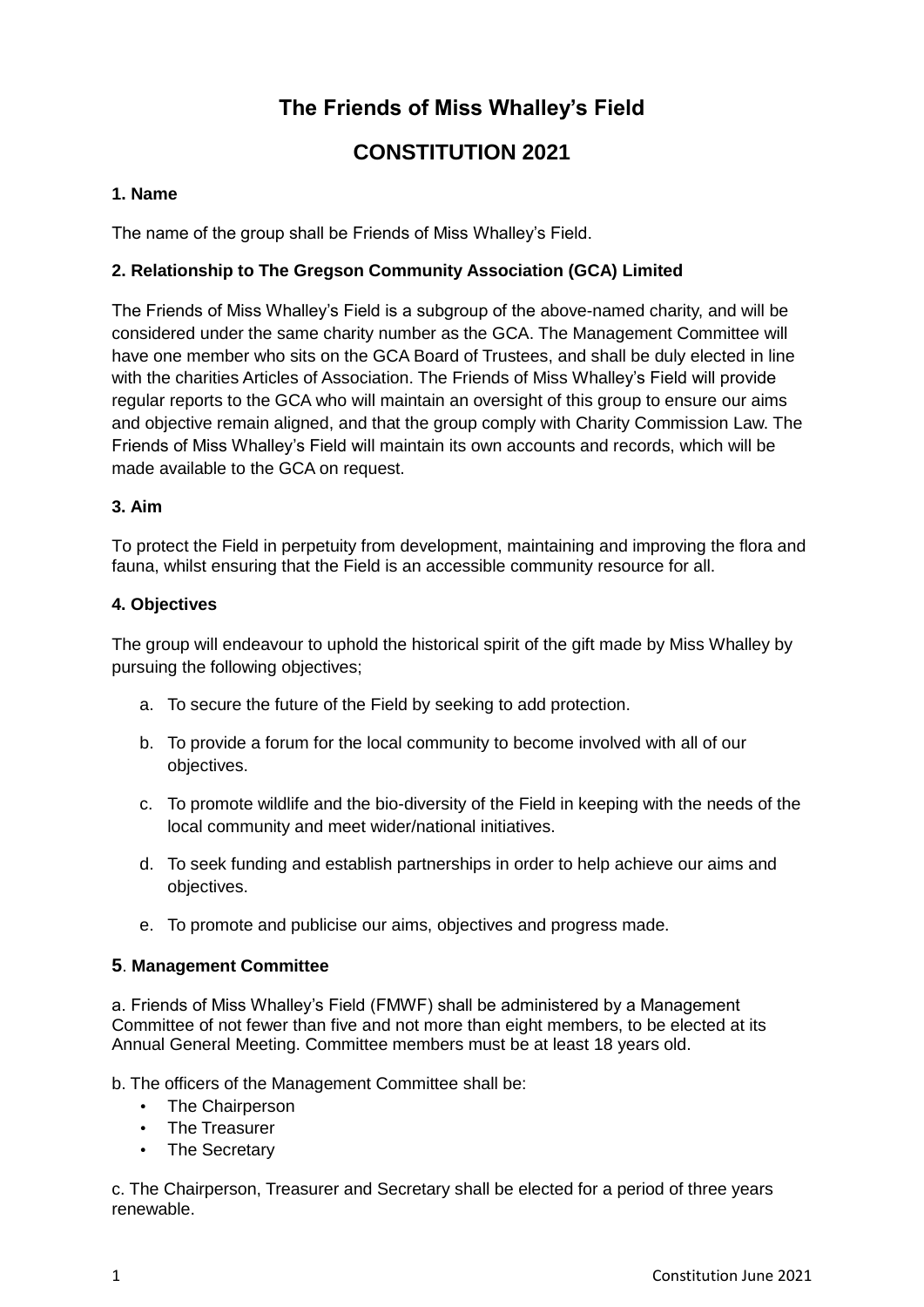d. Ordinary members of the Management Committee shall be elected for a period of three years renewable.

e. The Management Committee is empowered to set up sub-groups and working parties.

#### **6. Finance**

a. Any money obtained by the FMWF shall be used only in furtherance of its aims and objectives.

b. Any bank/building society accounts opened shall be in the name of the FMWF.

c. Any cheque issued shall be signed by at least two of any three signatures from the FMWF Management Committee.

d. The Management Committee will ensure that they do not spend more money than they have in the bank.

#### **7. Management Committee Meetings**

a. The Management Committee shall meet at least twice each year.

b. The quorum for a meeting shall be four.

c. Voting at Management Committee meetings shall be by show of hands on a majority basis. If there is a tied vote then the Chairperson shall have a second vote.

d. All meetings must be minuted and the minutes made available to any interested party.

d. All Management Committee members shall be given at least seven days' notice of a meeting unless it is deemed an emergency meeting.

#### **8. Annual General Meetings**

a. The FMWF shall hold an Annual General Meeting (AGM).

b. The local community shall be notified of an AGM by a combination of the FMWF email circulation list, web site, Facebook and the two notice boards on the Field. At least fourteen days' notice should be given.

c. The business of the AGM shall include;

- Receiving a report/s from the Chairperson and other Management Committee members of activities over the year.
- Receiving a report and presentation of the last financial year's accounts from the Treasurer.
- Elections to any vacant posts on the Management Committee.
- Any other matter as may be appropriate at such a meeting.